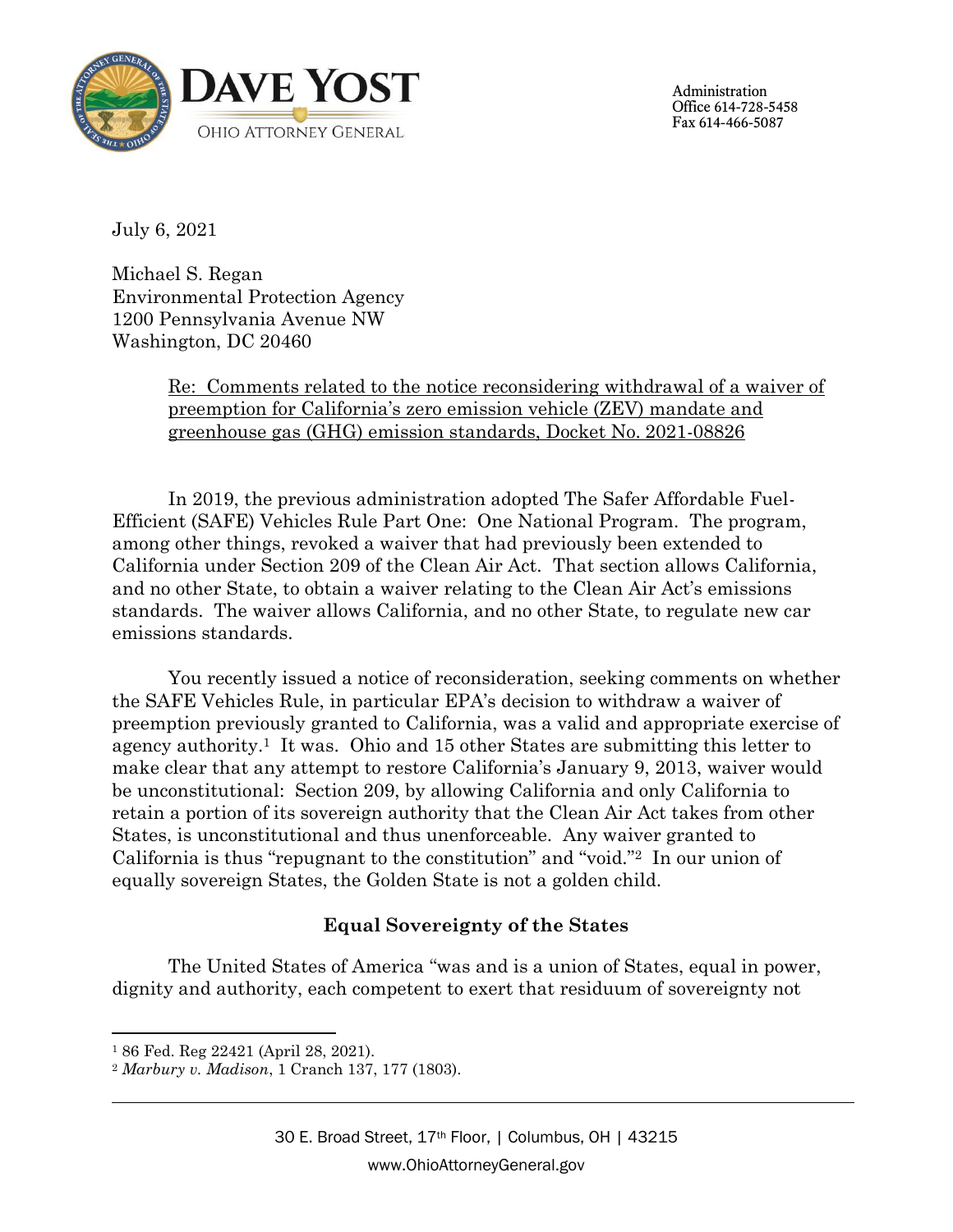delegated to the United States by the Constitution itself."3 This "'constitutional equality' among the States,"<sup>4</sup> derives from the Constitution's text and structure. Indeed, the principle is so deeply embedded in our constitutional order that the Supreme Court treats the States' sovereign equality as a "truism." 5 The equalsovereignty of the States is one of those principles that, while "not spelled out in the Constitution," is "nevertheless implicit in its structure and supported by historical practice."<sup>6</sup>

To see why, begin at the beginning. When the States declared their independence from Britain, "they claimed the powers inherent in sovereignty—in the words of the Declaration of Independence, the authority 'to do all … Acts and Things which Independent States may of right do.'"7 By then, one key aspect of the sovereignty possessed by the States consisted of their "equal sovereignty."8 The "law of nations" clearly established that "'Free and Independent States' were entitled to the 'perfect equality and absolute independence of sovereigns.'"<sup>9</sup> "The notion of a 'State' with fewer sovereign rights than another 'State' was unknown to the law of nations."10 And the States would have understood themselves to possess this fundamental aspect of sovereignty.

Years later, in 1789, the Framers famously "split the atom of sovereignty," dividing sovereign authority between the States and the federal government.<sup>11</sup> This division of authority "limited … the sovereign powers of the States."12 For example, the Framers' sovereignty-splitting gave the federal government exclusive authority over some matters,<sup>13</sup> restricted state authority over others,<sup>14</sup> and made validly enacted federal laws and treaties "the supreme Law of the Land." <sup>15</sup> But these changes did not *abolish* the States' sovereignty; to the contrary, the States "retained 'a residuary and inviolable sovereignty.'"16 The Tenth Amendment confirms as

<sup>3</sup> *Coyle v. Smith*, 221 U.S. 559, 567 (1911).

<sup>4</sup> *Franchise Tax Bd. v. Hyatt*, 136 S. Ct. 1277, 1283 (2016) (citation omitted).

<sup>5</sup> *Virginia v. West Virginia*, 246 U.S. 565, 593 (1918).

<sup>6</sup> *Franchise Tax Bd. v. Hyatt*, 139 S. Ct. 1485, 1498 (2019); *accord see Seila Law LLC v. CFPB*, 140 S. Ct. 2183, 2205 (2020).

<sup>7</sup> *Murphy v. NCAA*, 138 S. Ct. 1461, 1475 (2018) (quoting Declaration of Independence ¶32).

<sup>8</sup> Anthony J. Bellia Jr. & Bradford R. Clark, *The International Law Origins of American Federalism*, 120 Colum. L. Rev. 835, 935 (2020).

<sup>9</sup> *Id*. at 937 (quoting *Schooner Exch. v. McFaddon*, 7 Cranch 116, 137 (1812)).

<sup>10</sup> *Id*. at 937–38.

<sup>11</sup> *Gamble v. United States*, 139 S. Ct. 1960, 1968 (2019) (quoting *Alden v. Maine*, 527 U.S. 706, 751 (1999)).

<sup>12</sup> *Murphy*, 138 S. Ct. at 1475.

<sup>13</sup> *See* U.S. Const. art. I, §8, cl.4.

<sup>14</sup> *Id.*, art. I, §10.

<sup>15</sup> *Id*., art. VI, cl.2.

<sup>16</sup> *Murphy*, 138 S. Ct. at 1475 (quoting The Federalist No. 39, p.245 (C. Rossiter ed. 1961)).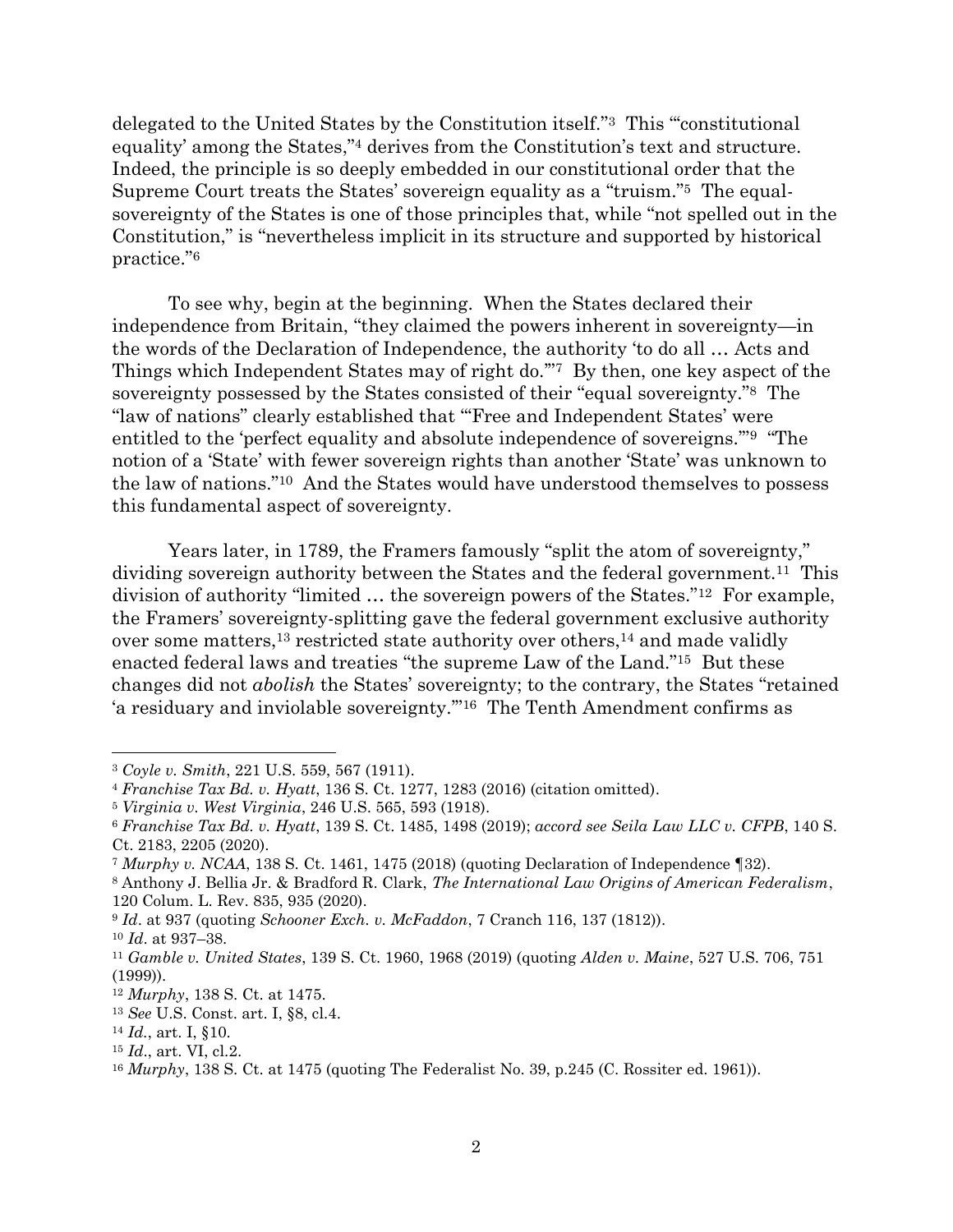much, stating that the States and the People retain all powers not expressly surrendered in the Constitution.

One key aspect of the States' retained sovereignty included the longstanding notion of "equal sovereignty."17 Again, that had long been understood as an essential aspect of sovereignty.<sup>18</sup> While the Constitution limited the States' sovereignty in some ways, it nowhere took from the States' their sovereign equality. Thus, the States retained that sovereign equality. <sup>19</sup> The fact that the States called themselves "States" confirms the point. "By using the term 'States,' the Constitution recognized the traditional sovereign rights of the States minus only those rights that they expressly surrendered in the document."20 And the right to sovereign equality is not among the rights surrendered.

The States' sovereign equality remained complete until the Civil War Amendments. The Thirteenth, Fourteenth, and Fifteenth Amendments all permit Congress to enforce their guarantees by "appropriate" legislation.21 (A few lateradopted civil-rights amendments use identical language when empowering Congress to enforce their terms. <sup>22</sup>) Appropriate legislation might entail limiting the sovereign authority of only the States found to be acting in violation of these Amendments.<sup>23</sup> Therefore, "by adopting these Amendments, the States expressly ... compromised their right to equal sovereignty with regard to enforcement of the prohibitions set forth in the Amendments."24 But the States did not *otherwise*  compromise their equal sovereignty—the Amendments do not speak to, and thus do not alter, the States' equal sovereignty in contexts unrelated to the prohibitions and guarantees of these amendments.

This background principle of equal sovereignty among the States accords with the "separation of powers," which the Framers viewed "as the absolutely central guarantee of a just Government."25 The separation of powers depends as much on "preventing the diffusion" of power as it does on stopping the centralization of power.<sup>26</sup> After all, to avoid "a gradual concentration" of governmental authority in one level or branch of government,<sup>27</sup> we must ensure

<sup>17</sup> Bellia & Clark, *International Law Origins*, 120 Colum. L. Rev. at 935.

<sup>18</sup> *Id*.

<sup>19</sup> *Id*. at 937–38.

<sup>20</sup> *Id*. at 938.

<sup>21</sup> U.S. Const. ams. 13 §2; 14 §5; 15 §2.

<sup>22</sup> *See id*., Ams. 19; 24 §2; 26 §2.

<sup>23</sup> *See United States v. Morrison*, 529 U.S. 598, 626–27 (2000).

<sup>24</sup> Bellia & Clark, *International Law Origins*, 120 Colum. L. Rev. at 938.

<sup>25</sup> *Morrison v. Olson*, 487 U.S. 654, 697 (1988) (Scalia, J., dissenting).

<sup>26</sup> *Freytag v. Comm'r of Internal Revenue*, 501 U.S. 868, 878 (1991).

<sup>27</sup> The Federalist No. 51, p.349 (J. Madison) (Cooke, ed., 1961).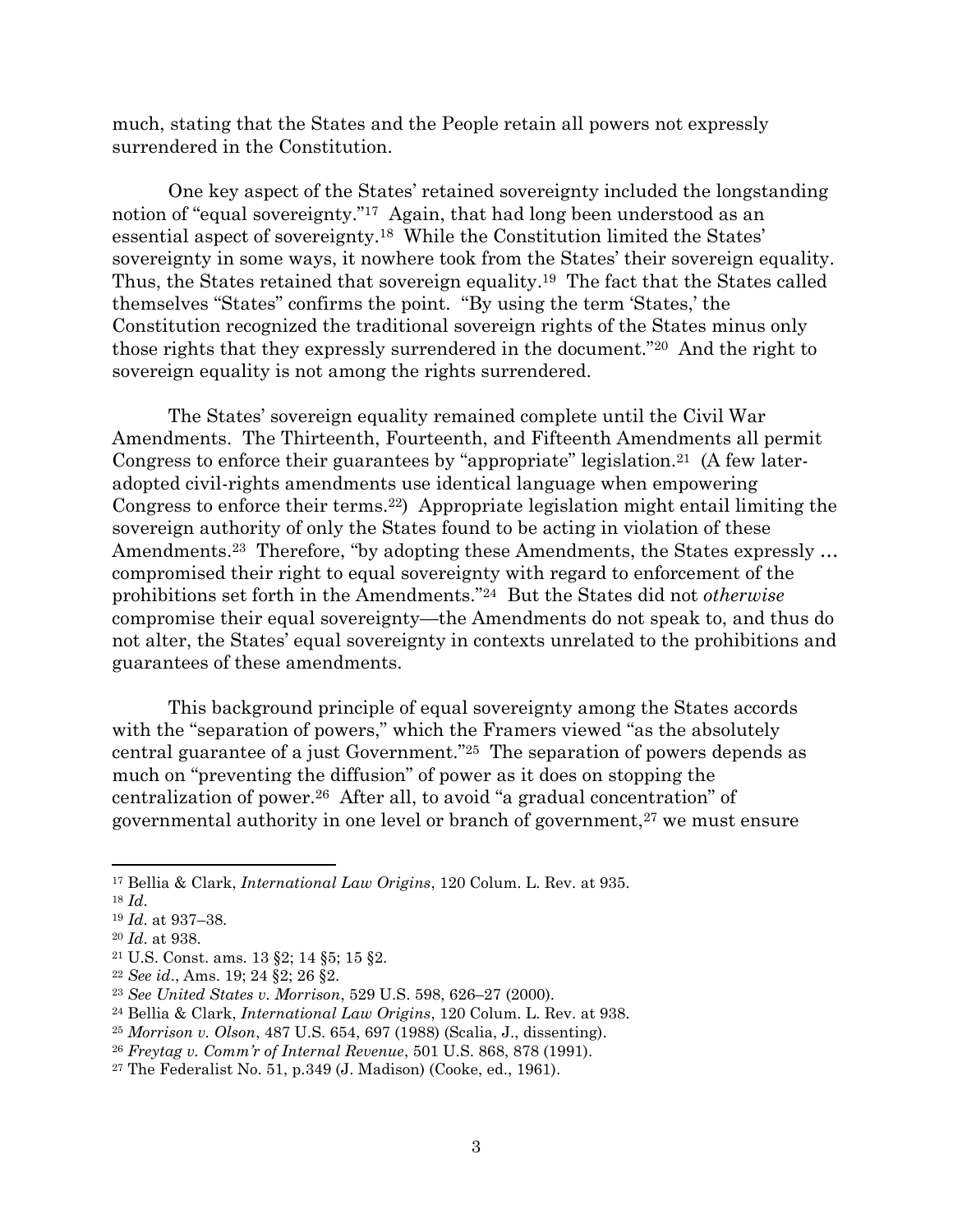that each level and branch of government retains for itself the power the Constitution assigns to it.<sup>28</sup>

The equal-sovereignty doctrine performs this function. When Congress unequally limits the States' sovereignty—when it allows *some* States but not others to exercise some aspect of their sovereign authority—it reorders the constitutional division of power among the States. Imagine a law allowing some States, but not others, to boycott Israel.29 Or a law permitting just one State to enact and enforce immigration laws.30 It is one thing for Congress to enact preemptive laws, which necessarily limit state sovereignty; the federal government clearly has the power to do that, as the Supremacy Clause confirms. It is quite another thing for Congress to limit state sovereignty of disfavored States. When Congress picks favorites, it is not incidentally limiting state sovereignty in the exercise of its own power, but rather regulating the States *as States*. "[T]he Framers explicitly chose a Constitution that confers upon Congress the power to regulate individuals, not States."31 And when the federal government exercises such authority anyway, it aggrandizes its own power and the power of the favored States while weakening the power of the disfavored States. Allowing Congress to reorder power that the Constitution gives equally to each State contradicts any sensible understanding of the separation of powers.

In addition to furthering the purposes of the separation-of-powers doctrine, the "constitutional equality of the States is essential to the harmonious operation of the scheme upon which the Republic was organized."<sup>32</sup> As one distinguished jurist recognized early in her legal career, equal sovereignty "rests on concepts of federalism."<sup>33</sup> "The Constitution, in all its provisions, looks to an indestructible Union, composed of indestructible States."<sup>34</sup> If the States' sovereignty could be reduced unequally, then the States would be in no relevant sense "indestructible"; a State is the sum of its sovereign authority, and a rule allowing the unequal reduction of sovereign authority would allow politically powerful States to win limits on sister States' authority. In addition to undermining "the integrity, dignity, and residual sovereignty of the States,"<sup>35</sup> political rent-seeking of that sort would undermine a key virtue of federalism. Our federalist structure "makes

<sup>28</sup> *See Seila Law*, 140 S. Ct. at 2202–03; *Stern v. Marshall*, 564 U.S. 462, 483 (2011); *Morrison*, 487 U.S. at 710 (Scalia, J., dissenting); *INS* v. *Chadha*, 462 U.S. 919, 946 (1983).

<sup>29</sup> *Cf. Crosby v. Nat'l Foreign Trade Council*, 530 U.S. 363, 374–77 (2000).

<sup>30</sup> *Cf. Arizona v. United States*, 567 U.S. 387, 393–94 (2012).

<sup>31</sup> *New York v. United States*, 505 U.S. 144, 166 (1992); *see also Murphy*, 138 S. Ct. at 1476.

<sup>32</sup> *Coyle*, 221 U.S. at 580.

<sup>33</sup> Sonia Sotomayor de Noonan, Note, *Statehood and the Equal Footing Doctrine: The Case for Puerto Rican Seabed Rights*, 88 Yale L.J. 825, 835 (1979).

<sup>34</sup> *Texas v. White*, 1 Wall. 700, 725 (1869).

<sup>35</sup> *Bond v. United States*, 564 U.S. 211, 221 (2011).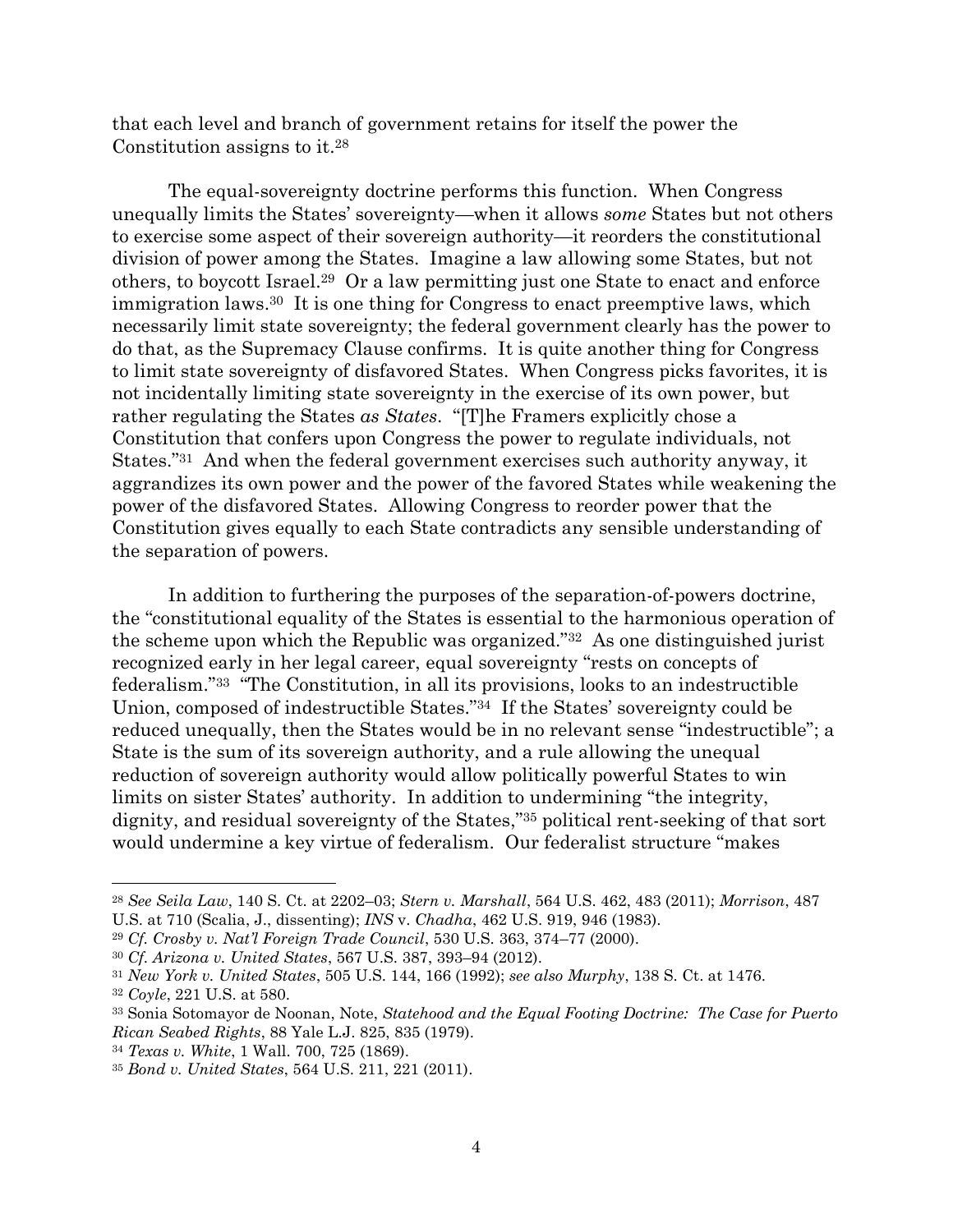government 'more responsive by putting the States in competition for a mobile citizenry.'"36 Competition between the States gives all States incentive to make policy attractive to the People. The virtue of competition would be seriously hampered if the States could compete by harming their rivals rather than by improving themselves.

In sum, the equal-sovereignty principle follows from the Constitution's history, text, and structure.

It follows from Supreme Court precedent, too. The Supreme Court long ago recognized that every State, as a matter of "the constitution" and "laws" of admission, is "admitted into the union on an equal footing with the original states." <sup>37</sup> "[N]o compact," the Supreme Court has explained, can "diminish or enlarge" the rights a State has, as a State, when it enters the Union.<sup>38</sup> Put differently, "a State admitted into the Union enters therein in full equality with all the others, and such equality may forbid any agreement or compact limiting or qualifying political rights and obligations."39 This principle precludes any arrangement in which one State is admitted on less-favorable terms than any other.40 Conversely, it bars any State from being admitted on terms *more favorable*  than those extended to its predecessors.41 Each State has the right, "under the constitution, to have and enjoy the same measure of local or self government, and to be admitted to an equal participation in the maintenance, administration, and conduct of the common or national government."<sup>42</sup>

The States' equality upon admission would not matter much if Congress could vitiate it *after* admission. Therefore, it is perhaps unsurprising that the case law treats the right to equal sovereignty as surviving admission to the Union. The Court recently reaffirmed that the "fundamental principle of equal sovereignty remains highly pertinent in assessing subsequent disparate treatment of States" after their admission.43 These cases—*Shelby County* and *Northwest Austin*—both involved challenges to the Voting Rights Act, which required some States, but not others, to receive federal permission before amending their election laws.44 In *Northwest Austin*, the Court signaled that the equal-sovereignty principle cast

<sup>41</sup> *United States v. Texas*, 339 U.S. 707, 717 (1950).

<sup>36</sup> *Id.* (quoting *Gregory v. Ashcroft*, 501 U.S. 452, 458 (1991)).

<sup>37</sup> *Pollard v. Hagan*, 44 U.S. 212, 228–29 (1845).

<sup>38</sup> *Id.* at 229.

<sup>39</sup> *Stearns v. Minnesota*, 179 U.S. 223, 245 (1900); *see also Coyle*, 221 U.S. at 568.

<sup>40</sup> *See Or. ex rel. State Land Bd. v. Corvallis Sand & Gravel Co.*, 429 U.S. 363, 378 (1977).

<sup>42</sup> *Case v. Toftus*, 39 F. 730, 732 (C.C.D. Or. 1889).

<sup>43</sup> *Shelby Cnty. v. Holder*, 570 U.S. 529, 544 (2013); *see also Nw. Austin Mun. Util. Dist. No. One v. Holder*, 557 U.S. 193, 203 (2009).

<sup>44</sup> *Shelby County* 570 U.S. at 537–39, 544–45; *Nw. Austin*, 557 U.S. at 196.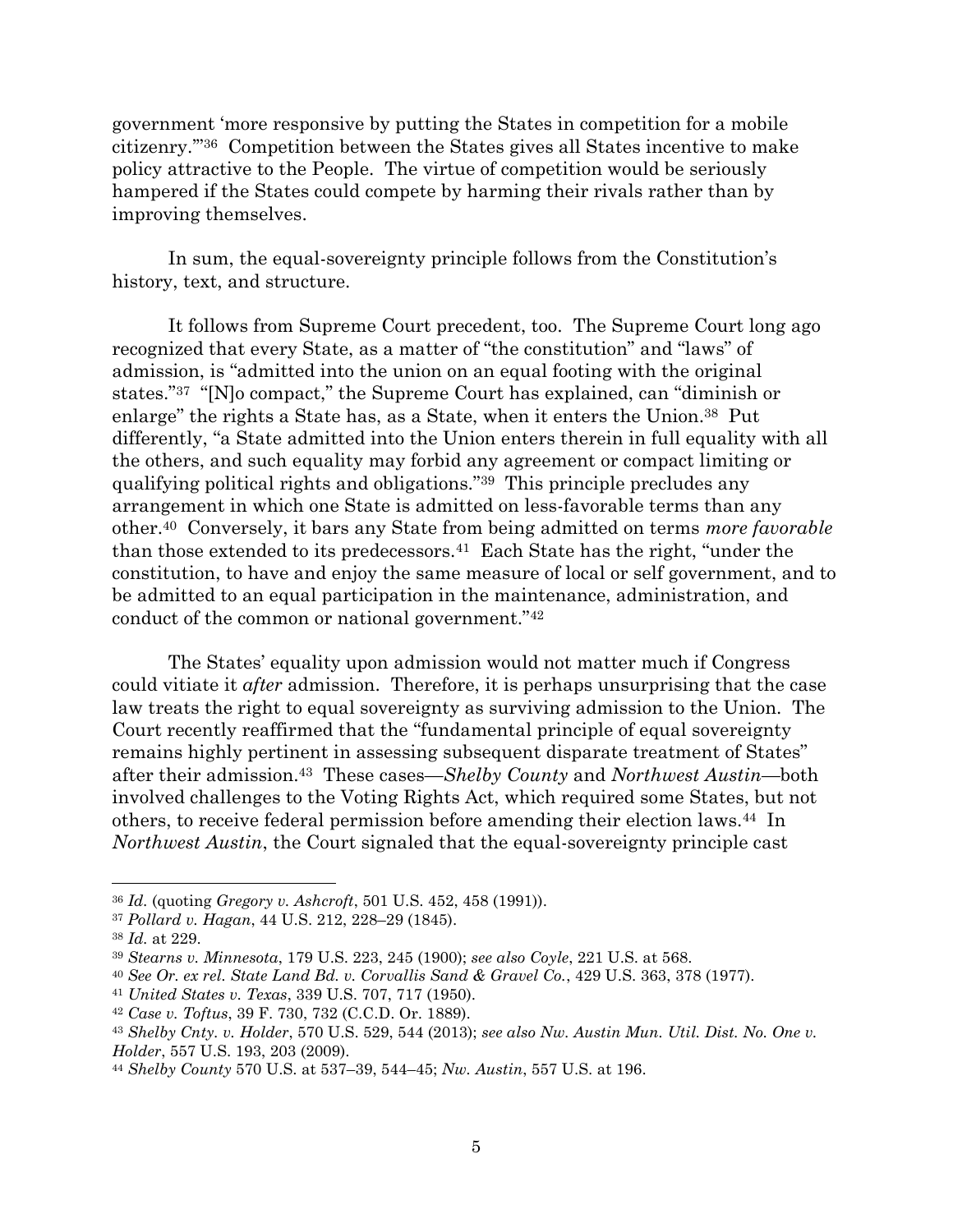doubt on the constitutionality of this differential treatment, though it decided the case on statutory grounds instead of reaching the constitutional issue.45 A few years later, *Shelby County* squarely presented the constitutional issue. And *Shelby County* held unconstitutional Section 4 of the Voting Rights Act, which contained the formula used to decide which States needed federal preclearance before changing their election laws. The Court held that the law exceeded Congress's authority under the Fifteenth Amendment, which empowers Congress to pass "appropriate legislation" enforcing the Amendment's prohibition on denying or abridging the right to vote based on race.46 The Court determined that, in deciding whether such legislation was "appropriate," courts must consult the background principle of equal sovereignty. When legislation departs from that principle—as Section 4 did, by unequally limiting the States' power to adopt and enforce election laws—it will be upheld as "appropriate legislation" only if the disparate treatment is reasonably justified.47 Because the federal government had failed to make such a showing with respect to Section 4, Congress had no authority to enact that provision.<sup>48</sup>

*Shelby County* shows just how strong the equal-sovereignty principle is. Again, the Fifteenth Amendment *allows* Congress to single out some States for lessfavorable treatment of their sovereign authority.49 Still, the background rule that States retain equal sovereignty is so strong, even after admission to the Union, that Fifteenth Amendment legislation departing from that principle will be upheld as "appropriate" only if the need for such differential treatment is solidly grounded in evidence.50 If the equal-sovereignty principle retains some strength post-admission even in contexts where the States have surrendered their entitlement to complete sovereign equality, it necessarily retains all its strength—which is to say, it is dispositive—in contexts where the States *have not* surrendered their entitlement to sovereign equality.

 Before moving on to consider what the doctrine means for Section 209 of the Clean Air Act, it is critical to emphasize that the Constitution guarantees "equal *sovereignty*, not … equal treatment in all respects."51 To demand that every law benefit everyone and everything equally "would make legislation impossible and would be as wise as to try to shut off the gentle rain from heaven because every

<sup>45</sup> *Nw. Austin*, 557 U.S. at 203, 211.

<sup>46</sup> U.S. Const. am. 15, §2.

<sup>47</sup> *Shelby County*, 570 U.S. at 544–45, 552; *accord Nw. Austin*, 557 U.S. at 203.

<sup>48</sup> *Shelby County*, 570 U.S. at 551–55.

<sup>49</sup> *See South Carolina v. Katzenbach*, 383 U.S. 301, 329 (1966); *Shelby County*, 570 U.S. at 551–55.

<sup>50</sup> *Shelby County*, 570 U.S. at 554.

<sup>51</sup> Thomas B. Colby, *In Defense of the Equal Sovereignty Principle*, 65 Duke L.J. 1087, 1149 (2016) (emphasis added).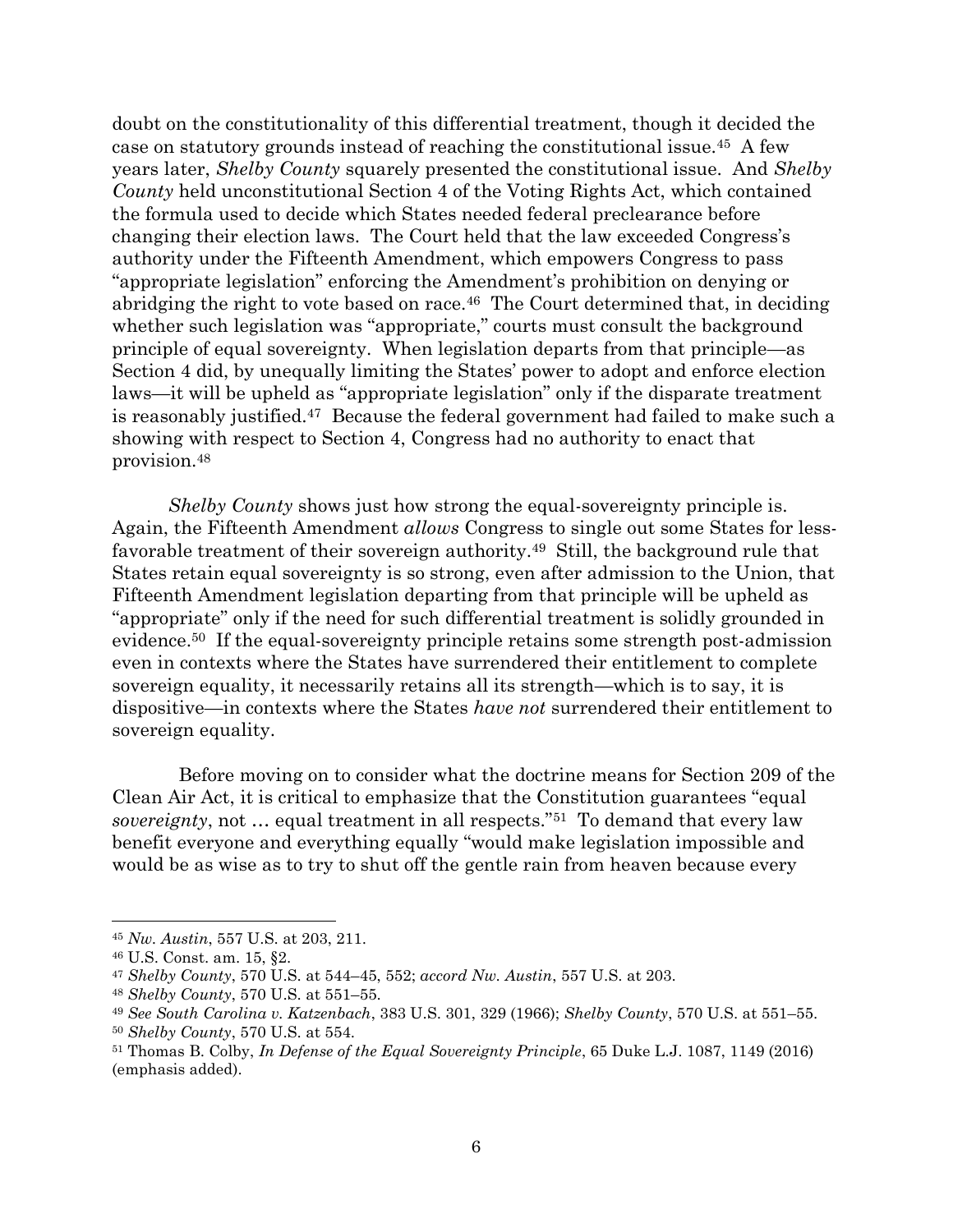man does not get the same quantity of water."52 Put a lot less poetically and a lot more bluntly: "Perfect uniformity and perfect equality" in law "is a baseless dream."53 So it is when it comes to the States. Congress frequently treats States differently in unremarkable ways, such as when it locates naval bases in States with coastlines, or directs funding to projects in particular States. States located in areas prone to natural disasters gain more from federal laws empowering and enriching FEMA. States that sit atop oil fields bear the brunt and reap the benefit of federal energy policy. Spending Clause legislation will inevitably flow to the States whose populations or conditions disproportionately exhibit the problems at which the funding is aimed.<sup>54</sup>

Such laws create no equal-sovereignty issues. The equal-sovereignty doctrine demands "parity" *only* "as respects political standing and sovereignty."<sup>55</sup> Congress may not unequally limit or expand the States' "political and sovereign power," <sup>56</sup> and must instead adhere to the principle that no State is "less or greater … in dignity or power" than another. <sup>57</sup> Disparate limitations on the States' sovereignty thus violate the equal-sovereignty doctrine. Disparate treatment *unrelated to sovereign authority*, however, does not. That means "Congress may devise … national policy with due regard for the varying and fluctuating interests of different regions."<sup>58</sup> Congress may, in other words, pass legislation that expressly or implicitly favors some States over others, as long as it does not give some States favorable treatment with respect to the amount of sovereign authority they are permitted to exercise. Only disparate treatment of sovereign authority implicates the equal-sovereignty principle.

## **Section 209(b)(1) of the Clean Air Act, because it violates the equalsovereignty-of-the-States doctrine, is unconstitutional, and may not be enforced**

Section 209 of the Clean Air Act, which is codified at 42 U.S.C. §7543, preempts the States from setting emissions standards for new cars and new engines.59 But the Act makes two exceptions to its preemptive scope. *First*, Section 209(b)(1) allows California—and only California—to set emissions standards that are more stringent than those adopted by the federal government.<sup>60</sup> *Second*, the Act

<sup>52</sup> *State ex rel. Webber v. Felton*, 77 Ohio St. 554, 572 (1908).

<sup>53</sup> *Edye v. Robertson* (*The Head Money Cases*), 112 U.S. 580, 595 (1884).

<sup>54</sup> *See* 20 U.S.C. §1411 (special-education funding); 34 U.S.C. §10351 (rural drug enforcement).

<sup>55</sup> *Texas*, 339 U.S. at 716.

<sup>56</sup> *Id*. at 719–20.

<sup>57</sup> *Coyle*, 221 U.S. at 566.

<sup>58</sup> *Sec'y of Agric. v. Cent. Roig Ref. Co.*, 338 U.S. 604, 616 (1950).

<sup>59</sup> 42 U.S.C. §7543(a); *see also id*. §7543(e)(2)(A).

<sup>60</sup> §7543(b)(1); S. Rep. No. 91-1196, 32 (June 30, 1970).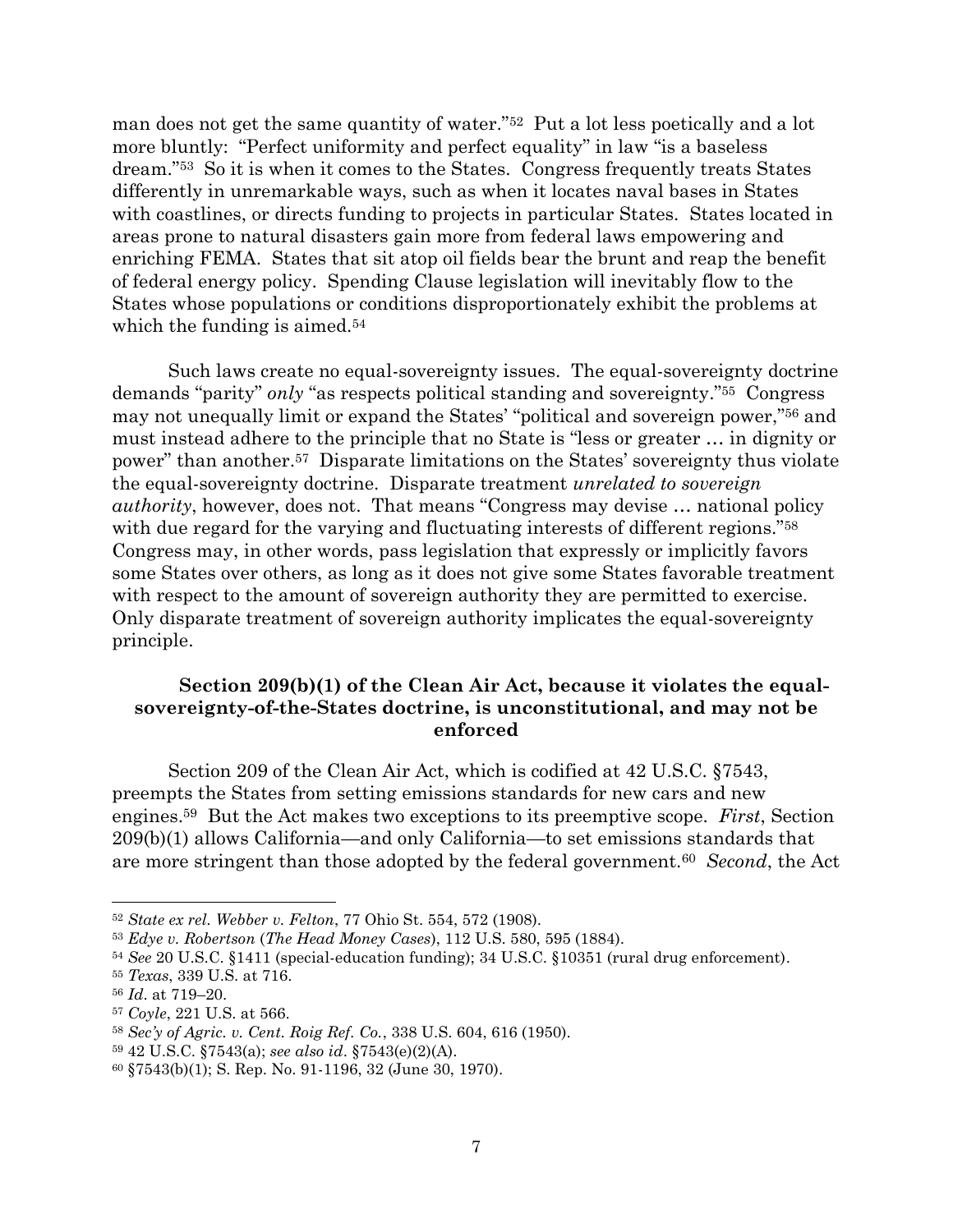allows States with air quality below federal standards to adopt an emissions standard "identical to the California standards."<sup>61</sup> Thus, "the 49 other states" may depart from the federal standard if and only if they adopt "a standard identical to an existing California standard."<sup>62</sup>

Section 209(a), by preempting state laws setting emissions standards for new cars, limits the States' sovereign authority. After all, the "power of giving the law on any subject whatever, is a sovereign power."63 Since the States would have the power to regulate new-car emissions but for Section 209(a), that subsection of the Clean Air Act limits state sovereignty. The fact that Section 209(a) limits state sovereignty creates no *equal*-sovereignty problem. But the fact that Section 209(b)(1) limits state sovereignty *unequally*, does. Again, Section 209(b)(1) allows California, and *only* California, to obtain a federal waiver that permits it to set newcar emissions standards. While other States may adopt those same standards, California alone may set them. And so California alone retains some of its "sovereign power" to "giv[e] the law" in this area.<sup>64</sup>

Section 209(b) violates the equal-sovereignty doctrine by allowing California to exercise sovereign authority that Section 209(a) takes from every other State. The law effects an "extension of the sovereignty of [California] into a domain of political and sovereign power of the United States from which the other States have been excluded."65 This unequal treatment is unconstitutional, full stop. Congress passed Section 209 under its Commerce Clause authority. And the States, in ratifying the Commerce Clause, did not "compromise[] their right to equal sovereignty,"<sup>66</sup> as they did with later amendments.<sup>67</sup> Thus, the Commerce Clause provides no basis for disrupting the States' retained right to equal sovereignty.

Even if, outside the Civil Rights Amendments, a distinction between the States "can be justified in some cases," that distinction must be "sufficiently related to the problem that it targets."68 The waiver at issue here, allowing only California to regulate carbon emissions, is not sufficiently related to the problem that Section 209(a) targets. Congress enacted that section to permit California to address *local*  air pollution.69 But California seeks special treatment for its proposed greenhouse

<sup>61</sup> 42 U.S.C. §7507(1); *see also id*. §7543(e)(2)(B)(i) (similar exception for non-road engines).

<sup>62</sup> *Am. Auto. Mfrs. Ass'n v. Cahill*, 152 F.3d 196, 201 (2d Cir. 1998); *accord Ass'n of Int'l Auto. Mfrs. v. Comm'r, Mass. Dep't of Envtl. Prot.*, 208 F.3d 1, 8 (1st Cir. 2000).

<sup>63</sup> *McCulloch v. Maryland*, 4 Wheat. 316, 409 (1819).

<sup>64</sup> *McCulloch*, 4 Wheat. at 409.

<sup>65</sup> *Texas*, 339 U.S. at 719–20.

<sup>66</sup> Bellia & Clark, *International Law Origins*, 120 Colum. L. Rev. at 938.

<sup>67</sup> *See Shelby County*, 570 U.S. at 551–55.

<sup>68</sup> *Nw. Austin*, 557 U.S. at 203.

<sup>69</sup> 84 Fed. Reg. 51310, 51330 (Sept. 27, 2019).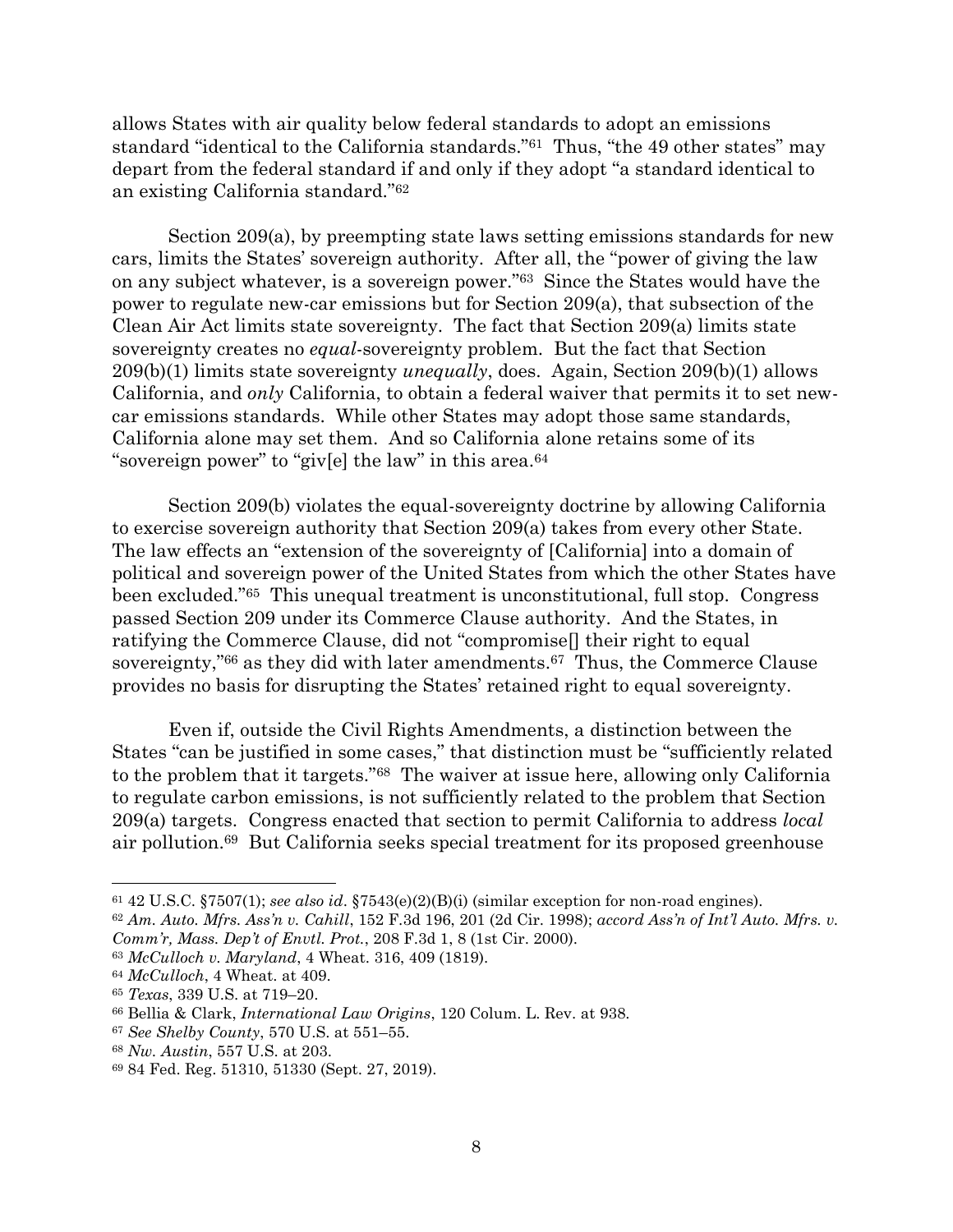gas targets and zero emission vehicle mandate designed to mitigate climate change—an inherently global interest.<sup>70</sup> As the EPA previously recognized, "[p]arts of California have a real and significant local air pollution problem, but  $CO<sub>2</sub>$  is not part of that local problem." <sup>71</sup> Thus, *even if* Congress's differential treatment of California and the other States could be upheld as applied to a situation where the differential treatment is necessary, the differential treatment would remain impermissible as applied here.

To make matters worse, giving California special treatment will have concrete negative effects in other States. When California was merely allowed to "solve its air quality issues, there was a relatively-straightforward technology solution to the problems, implementation of which did not affect how consumers lived and drove."72 But allowing California to set carbon-emission standards requires vehicle manufacturers to make "changes to the entire vehicle."73 Car manufacturers, given the choice between creating two vehicle fleets versus one that complies with the stricter California standard, have no real choice at all. This means the vehicles available to Ohioans are not governed by Ohio's standards or the Federal government's standards, but rather by California's standards. That not only offends the Constitution, but it makes bad policy. The annual household income for a family in Ohio is almost \$19,000 less than the annual income for a family in California. <sup>74</sup> Thus, Ohioans may not be able to afford drastic changes mandated by California, leading Ohioans to drive older vehicles for longer and exacerbating the problem California believes it is solving. Ohio and California have different key industries, different commuting patterns, and different access to alternative fuel stations. So it makes no sense to let California regulate Ohio's vehicles. While Ohio ceded some of its sovereignty to the Federal government in joining the Union, at no point has Ohio ceded its sovereignty to California, which is precisely what granting California a waiver would amount to.

Section 209's unconstitutionality is not some technicality. The unequal treatment undermines the federalist system by making California, in a very practical sense, "greater … in dignity or power" than the other States.75 The law gives California a stick that it can use to win concessions and deals—even concessions and deals having nothing to do with emissions control—unavailable to any other State. For example, after the national government proposed new nationwide emissions standards, several car manufacturers met with California to

<sup>74</sup> *Compare* U.S. Census Bureau, QuickFacts: Ohio, https://perma.cc/N52Q-KKM3, *with* U.S. Census Bureau, QuickFacts: California, https://perma.cc/7SVJ-R9GG.

<sup>70</sup> *Id*. at 51346.

<sup>71</sup> 83 Fed. Reg. 42986, 42999 (Aug. 24, 2018).

<sup>72</sup> *Id*.

<sup>73</sup> *Id*.

<sup>75</sup> *Coyle*, 221 U.S. at 566.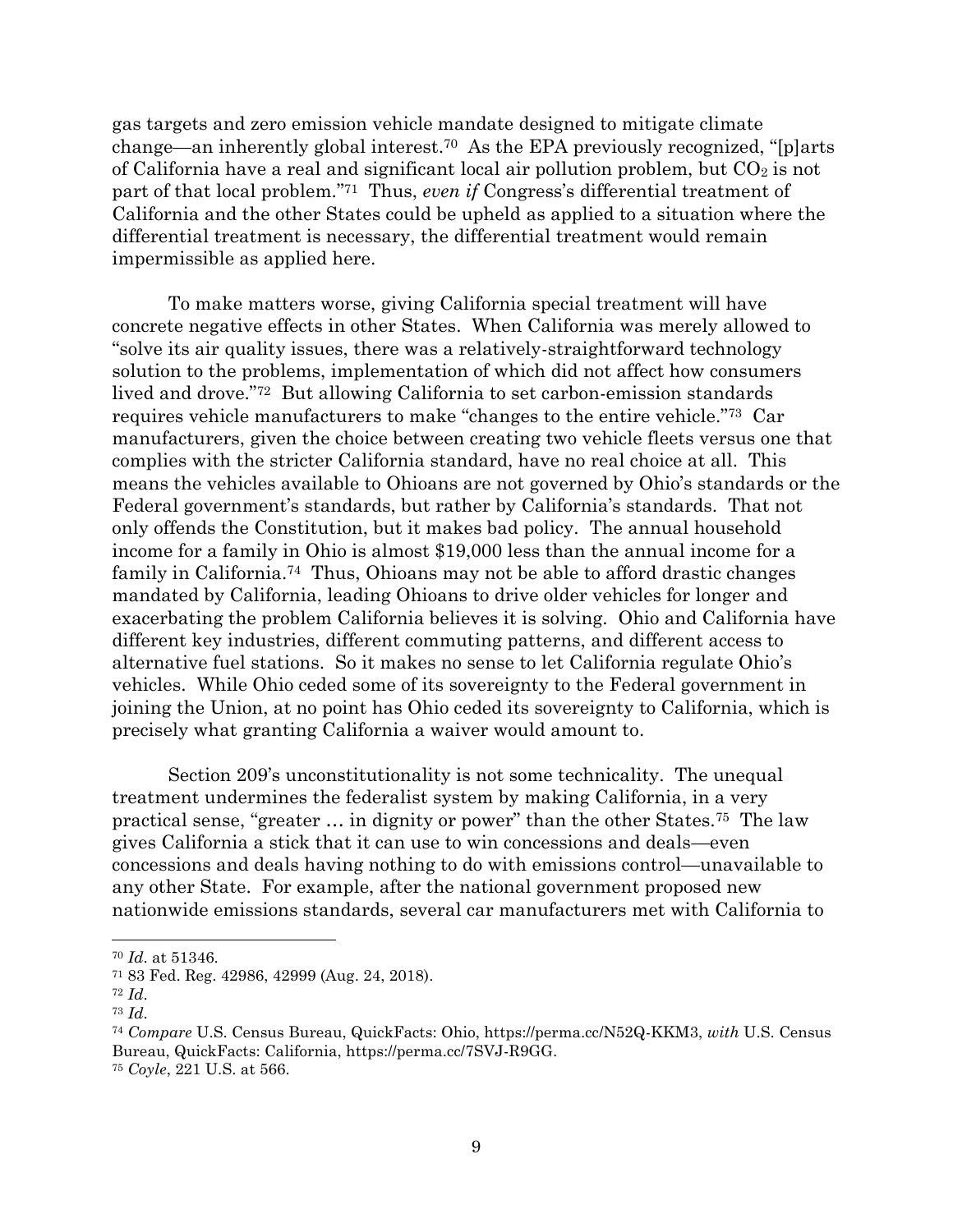secure favorable treatment under California's regulations.<sup>76</sup> These manufacturers met with California because California had the ability to seriously help or hinder their businesses: the Golden State, and *only* that State, can adopt standards that manufacturers must either implement nationwide or find a way to implement in California alone, either way at potentially significant cost. A federal law giving one State special power to regulate a major national industry contradicts the notion of a union of sovereign States.

Agencies are bound by the Constitution. For the foregoing reasons, Section 209(b) violates the Constitution by allowing California to obtain a preemption waiver unavailable to any other State. In reinstating such a waiver, especially the 2013 waiver that allows only California to regulate carbon emissions, the EPA would therefore act unconstitutionally.

\*

Yours,

Dave Yost

DAVE YOST Attorney General State of Ohio

<sup>76</sup> Coral Davenport and Hiroko Tabuchi, *Automakers, Rejecting Trump Pollution Rule, Strike a Deal With California*, New York Times (July 25, 2019), https://perma.cc/EZG4-47LA.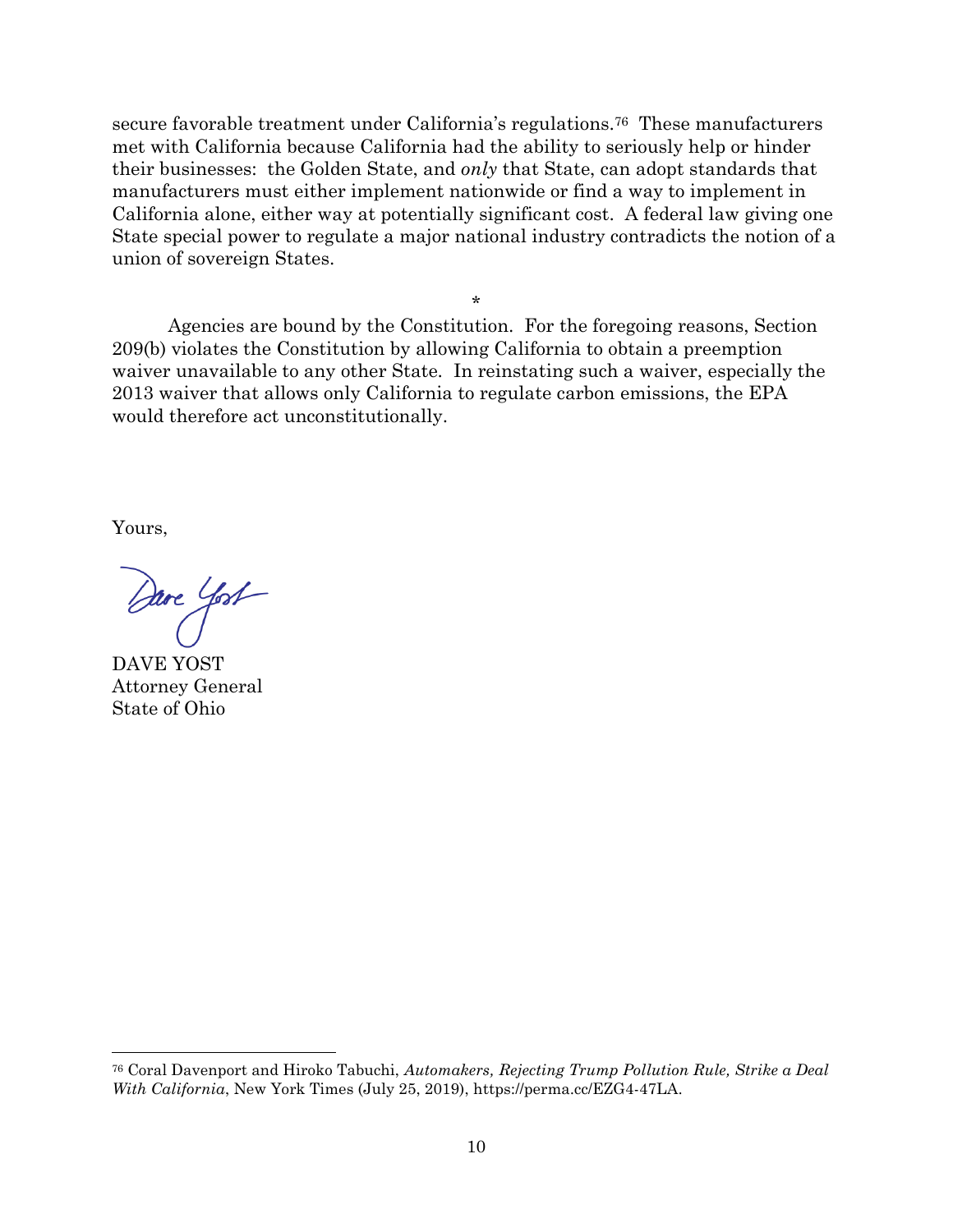STEVE MARSHALL Attorney General State of Alabama

De i l'Relledg

LESLIE RUTLEDGE Attorney General State of Arkansas

Upplu la

CHRISTOPHER M. CARR Attorney General State of Georgia

TODD ROKITA Attorney General State of Indiana

Deuk Schmit

DEREK SCHMIDT Attorney General State of Kansas

DANIEL CAMERON Attorney General State of Kentucky

Jourfas & Seteror

DOUGLAS J. PETERSON Attorney General State of Nebraska

Lla Chor Car

DAWN CASH Acting Attorney General State of Oklahoma

lan Wilson

ALAN WILSON Attorney General State of South Carolina

Juson R Ray

JASON RAVNSBORG Attorney General State of South Dakota

KEN PAXTON Attorney General State of Texas

SEAN REYES Attorney General State of Utah